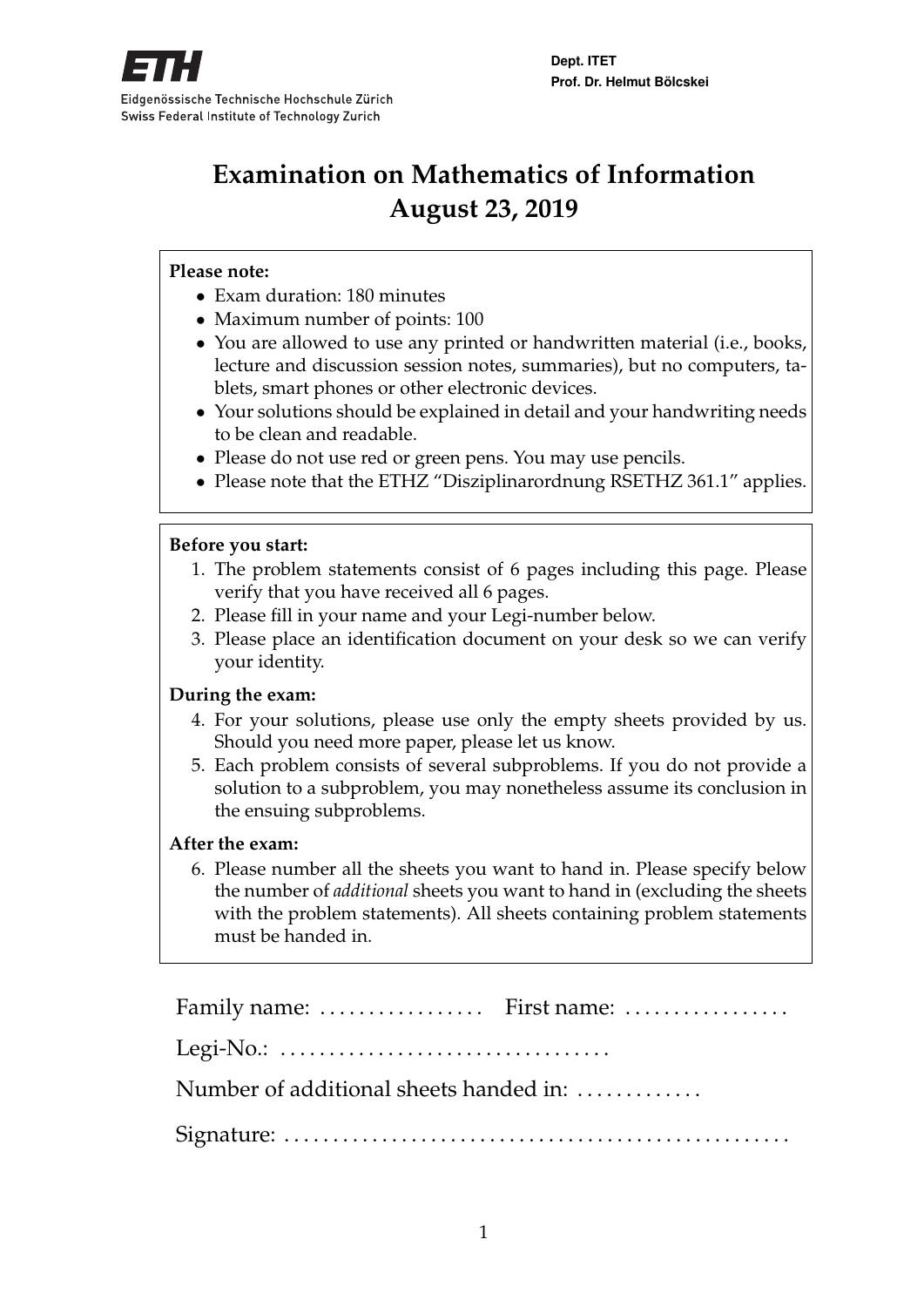Throughout the exam, we use the following convention for the definition of the Fourier transform  $\hat{f}$  of a function  $f \in L^1(\mathbb{R})$ :

$$
\hat{f}(\omega) = \int_{-\infty}^{\infty} f(t)e^{-2\pi i \omega t} dt, \quad \omega \in \mathbb{R},
$$

and we use  $\mathcal{F}: L^2(\mathbb{R}) \to L^2(\mathbb{R})$  to denote the corresponding  $L^2$ -Fourier transform. Moreover, we use the discrete-time Fourier transform  $(DTFT) : \ell^2(\mathbb{Z}) \to L^2[0,2\pi]$  given by

DTFT
$$
\{a_n\}_{n\in\mathbb{Z}}\}(\theta) = \hat{a}(\theta) = \sum_{n\in\mathbb{Z}} a_n e^{-in\theta}, \quad \theta \in [0, 2\pi],
$$

with its inverse

$$
\text{DTFT}^{-1}\{\hat{\boldsymbol{a}}\} = \left(\frac{1}{2\pi} \int_0^{2\pi} \hat{\boldsymbol{a}}(\theta) e^{in\theta} d\theta\right)_{n \in \mathbb{Z}}.
$$

# **Problem 1**

- (a) Show that the function  $f_1(x) = \frac{1}{1+|x|}$ ,  $x \in \mathbb{R}$ , is an element of  $L^2(\mathbb{R})$  and compute  $||f_1||_{L^2(\mathbb{R})}$ . Show that  $f_1$  is not an element of  $L^1(\mathbb{R})$ .
- (b) Present an explicit example of a function  $f_2 \in L^1(\mathbb{R})$  that is not an element of  $L^2(\mathbb{R})$ . [Hint: Such a function  $f_2$  will necessarily be unbounded.]

In the remainder of Problem 1 you may use — without proof — the following fact: If  $g \in L^1(\mathbb{R}) \cap L^2(\mathbb{R})$ , then its Fourier transform  $\hat{g} : \mathbb{R} \to \mathbb{C}$  is a continuous function.

(c) Let *f* be an element of  $L^1(\mathbb{R}) \cap L^2(\mathbb{R})$ , and additionally assume that the function  $H_f : \mathbb{R} \to \mathbb{C}$  given by

$$
H_f(\omega) = \omega \,\hat{f}(\omega), \quad \omega \in \mathbb{R},
$$

is an element of  $L^2(\mathbb{R})$ . Define the function  $G_f : \mathbb{R} \to \mathbb{C}$  by

$$
G_f(\omega) = (1 + |\omega|) |\hat{f}(\omega)|, \quad \omega \in \mathbb{R}.
$$

- (i) Show that  $G_f$  is an element of  $L^2(\mathbb{R})$ .
- (ii) Show that  $\hat{f}$  is an element of  $L^1(\mathbb{R})$  by proving the following bound:

$$
\|\hat{f}\|_{L^1(\mathbb{R})} \leq \sqrt{2} \|G_f\|_{L^2(\mathbb{R})}.
$$

[Hint: Apply the Cauchy-Schwarz inequality in the Hilbert space  $L^2(\mathbb{R})$  to the functions  $\omega \mapsto \frac{1}{1+|\omega|}$  and  $G_f.$  ]

(iii) Show that  $f$  is a continuous function.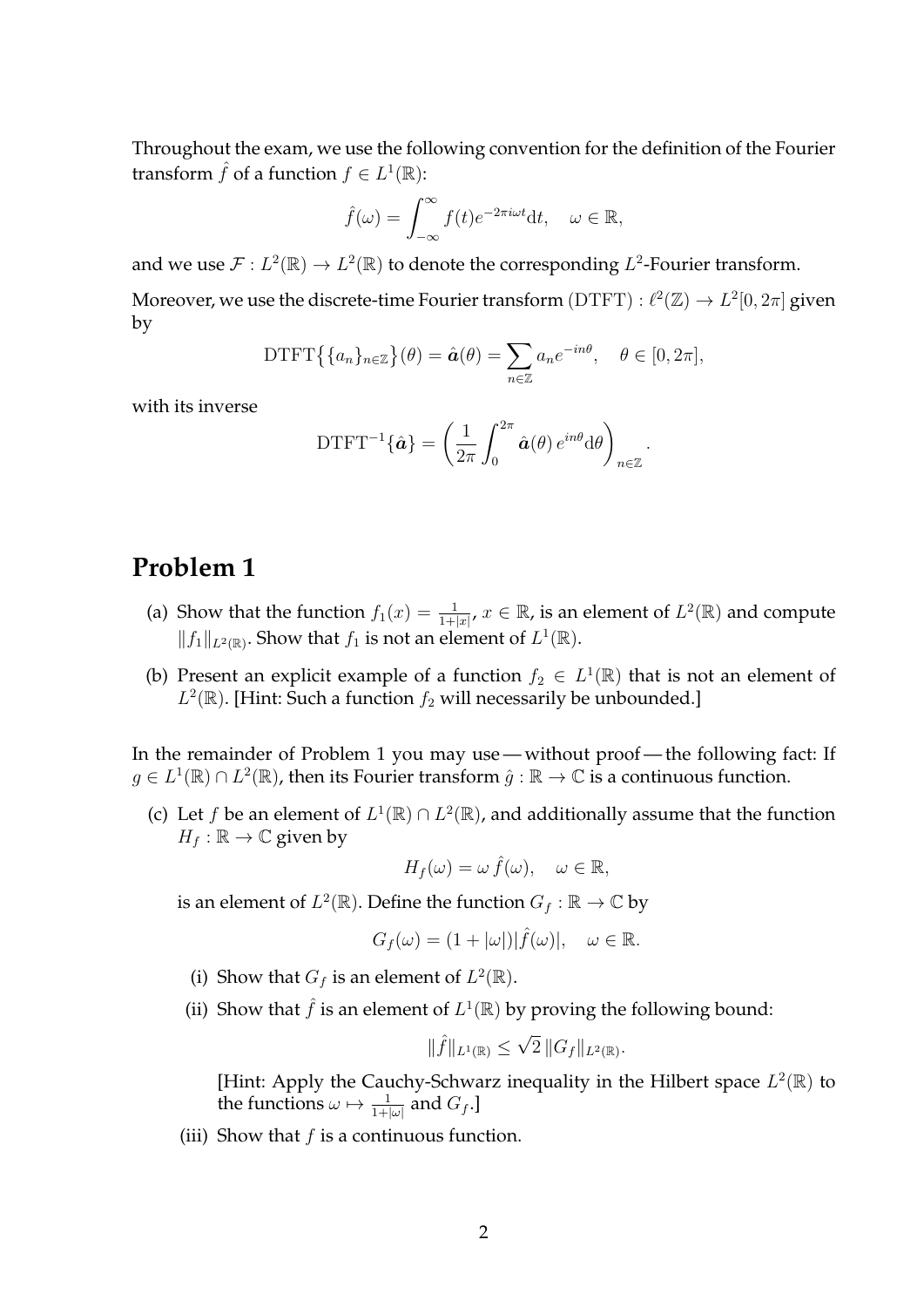## **Problem 2**

Fix  $m \in \mathbb{N}$ , and consider the finite-dimensional vector space  $\mathbb{C}^{m \times m}$  equipped with the inner product

$$
\langle A, B \rangle := \text{tr}(B^H A) = \sum_{j,k=1}^m A_{jk} \overline{B_{jk}}, \quad A, B \in \mathbb{C}^{m \times m}.
$$
 (1)

For  $\ell, n \in \{1, \ldots, m\}$ , let  $E^{(\ell,n)} \in \mathbb{C}^{m \times m}$  be the matrix whose entry  $(\ell, n)$  has value 1, and all other entries have value 0, i.e.,

$$
E_{jk}^{(\ell,n)} = \begin{cases} 1, & \text{if } j = \ell \text{ and } k = n \\ 0, & \text{else} \end{cases}, \quad \text{for all } (j,k) \in \{1, \ldots, m\}.
$$

(a) Show that the set  $\mathcal{E} := \{E^{(\ell,n)} : \ell, n \in \{1,\ldots,m\}\}\$ is an orthonormal basis for  $\mathbb{C}^{m \times m}$  with respect to the inner product (1). What is the dimension of the vector space  $\mathbb{C}^{m \times m}$ ?

Next, define the  $m \times m$  cyclic time-shift matrix D and the  $m \times m$  modulation matrix M according to:

$$
D = \begin{pmatrix} 0 & \cdots & 0 & 1 \\ 1 & 0 & & & 0 \\ & 1 & 0 & & & \\ & & & & 1 & 0 \end{pmatrix}, \quad M = \begin{pmatrix} e^{-\frac{2\pi i \cdot 0}{m}} & & & & & \\ & e^{-\frac{2\pi i \cdot 1}{m}} & & & & 0 \\ & & & e^{-\frac{2\pi i (m-1)}{m}} & & \\ & & & & & e^{-\frac{2\pi i (m-1)}{m}} \end{pmatrix}.
$$

Now, for  $\ell, n \in \{0, 1, \ldots, m-1\}$ , let  $G^{(\ell,n)} = \frac{1}{\sqrt{m}} M^{\ell} D^n$ .

(b) Show that the set  $\mathcal{G} := \{G^{(\ell,n)} : \ell, n \in \{0,1,\ldots,m-1\}\}$  is an orthonormal basis for  $\mathbb{C}^{m \times m}$  with respect to the inner product (1). [Hint: Use a dimensionality argument to establish completeness.]

Given orthonormal bases  $\mathcal{B}_1$  and  $\mathcal{B}_2$  for  $\mathbb{C}^{m\times m}$ , we define their mutual coherence  $\mu(\mathcal{B}_1,\mathcal{B}_2)$ as

$$
\mu(\mathcal{B}_1, \mathcal{B}_2) = \max_{U \in \mathcal{B}_1, V \in \mathcal{B}_2} |\langle U, V \rangle|.
$$

- (c) Compute  $\mu(\mathcal{E}, \mathcal{G})$ .
- (d) Show that

$$
\mu(\mathcal{B}_1,\mathcal{B}_2)\geq \frac{1}{m},
$$

for every pair of orthonormal bases  $B_1$  and  $B_2$  for  $\mathbb{C}^{m \times m}$ . [Hint: Assume that the claim is false for orthonormal bases  $\mathcal{B}_1 = \{U_1, \ldots, U_{m^2}\}\$ and  $\mathcal{B}_2 = \{V_1, \ldots, V_{m^2}\}$ , and then use the energy conservation identity  $||U_1||^2 :=$  $\langle U_1, U_1 \rangle = \sum_{n=1}^{m^2} |\langle U_1, V_n \rangle|^2$  to derive a contradiction.]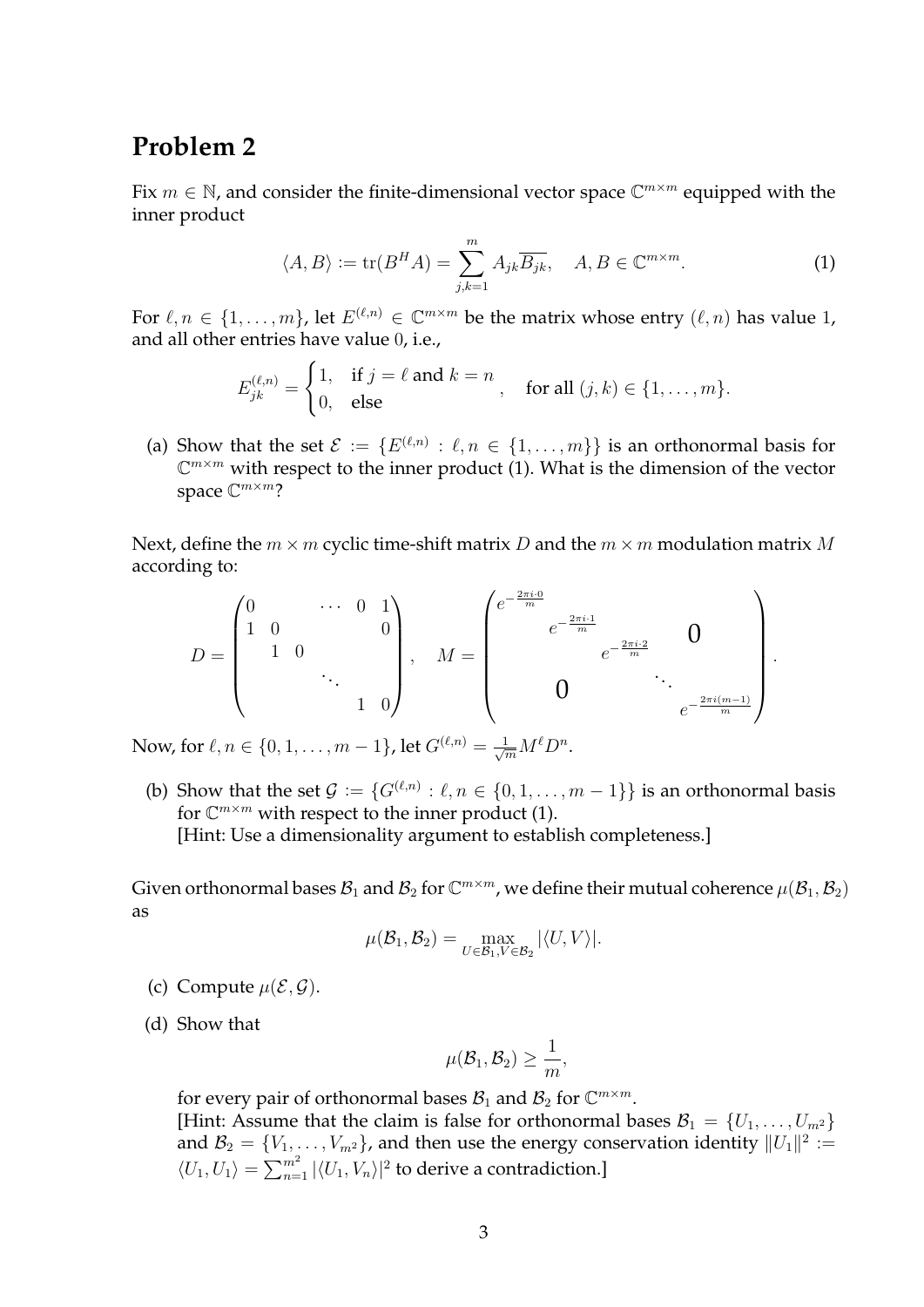# **Problem 3**

In this problem you may use results from the "Orthonormal Wavelets" chapter of the discussion session notes, provided you refer to them explicitly and verify that the conditions of the result you intend to use are fulfilled.

Let  $\beta : \mathbb{R} \to [0, 1]$  be an increasing continuous function with the following properties

- 1.  $\beta(x) = 0$ , for  $x \le 0$ ,
- 2.  $\beta(x) = 1$ , for  $x \ge 1$ , and
- 3.  $\beta(x) + \beta(1-x) = 1$ , for  $x \in [0,1]$ .

The function  $\varphi \in L^2(\mathbb{R})$  is specified via its  $L^2$ -Fourier transform according to

$$
(\mathcal{F}\varphi)(\omega) = \begin{cases} 1, & |\omega| \leq \frac{1}{3} \\ \cos(\frac{\pi}{2}\beta(3|\omega|-1)), & \frac{1}{3} < |\omega| \leq \frac{2}{3}, & \omega \in \mathbb{R}. \\ 0, & \text{else} \end{cases}
$$

For  $j,k\in\mathbb{Z}$  define  $\varphi_{j,k}$  as  $\varphi_{j,k}(x)=2^{\frac{j}{2}}\varphi(2^jx-k)$ ,  $x\in\mathbb{R}.$  Furthermore, for every  $j\in\mathbb{Z}$ , define  $V_j = \overline{\text{span}\{\varphi_{j,k} : k \in \mathbb{Z}\}}$ . You may use — without proof — the following facts throughout the problem:

(F1)  $\varphi \in L^1(\mathbb{R}) \cap L^2(\mathbb{R})$ , and

(F2) 
$$
\mathcal{V}_{j+1} = \{f(2 \cdot) : f \in \mathcal{V}_j\}
$$
, for all  $j \in \mathbb{Z}$ .

- (a) Show that, for every  $j \in \mathbb{Z}$ ,  $\{\varphi_{j,k} : k \in \mathbb{Z}\}$  is an orthonormal system in  $L^2(\mathbb{R})$ .
- (b) Show that  $\varphi_{-1,0} \in V_0$  by establishing the existence of a sequence  $\{h[k]\}_{k \in \mathbb{Z}} \in \ell^2(\mathbb{Z})$ such that

$$
\varphi_{-1,0} = \sum_{k \in \mathbb{Z}} h[k] \varphi(\cdot - k),
$$

and deduce that  $V_i \subset V_{i+1}$ , for all  $j \in \mathbb{Z}$ .

(c) Show that  $\{\mathcal{V}_i\}_{i\in\mathbb{Z}}$  is a multiresolution approximation (MRA) with scaling function  $\varphi$ .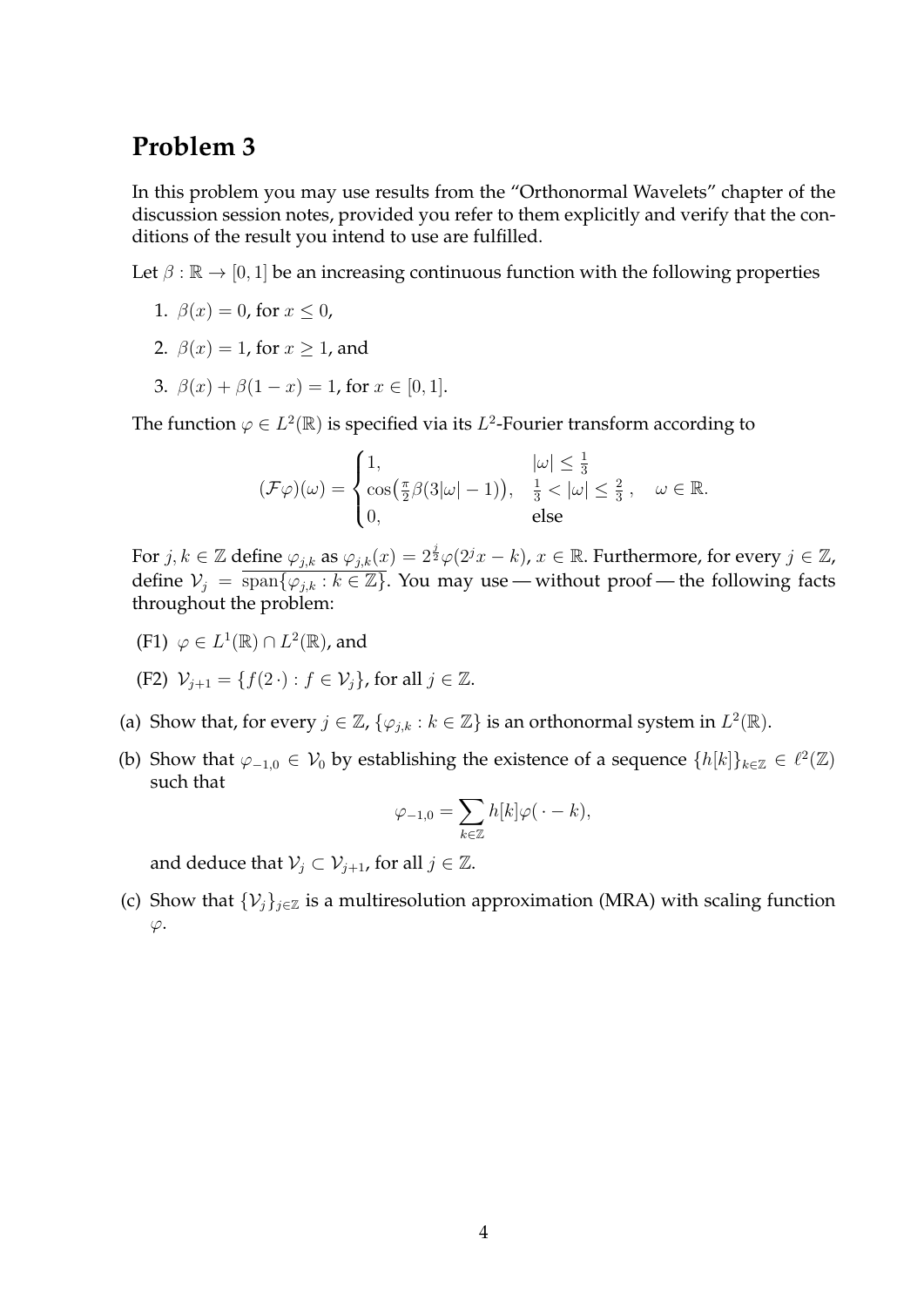## **Problem 4**

We consider functions of the form

$$
x = \sum_{n \in \mathbb{Z}} c_n \phi(\cdot - n),
$$
 (2)

where  $T > 0$ ,  $\{c_n\}_{n \in \mathbb{Z}} \in \ell^2(\mathbb{Z})$ , and  $\phi : \mathbb{R} \to \mathbb{R}$  are such that (2) converges unconditionally in  $L^2(\mathbb{R})$ , but otherwise arbitrary. In many cases such functions can be recovered from samples taken at integer multiples of  $T$ , even though they do not need to be bandlimited.

(a) Fix  $T > 0$  and consider the function

$$
x(t) = \begin{cases} 1, & 0 \le t < T \\ 2, & T \le t < 2T \\ 1, & 2T \le t < 3T \\ 4, & 3T \le t < 4T \\ 0, & \text{else} \end{cases}
$$
 (3)

- (i) Sketch x on the interval  $[-T, 5T]$ , and show that x can be written in the form (2) by specifying suitable  $\{c_n\}_{n\in\mathbb{Z}}$  and  $\phi$ .
- (ii) By explicitly computing the Fourier transform of x in (3), show that this x is not bandlimited. You may use—without proof—the fact that the set of zeros of a trigonometric polynomial is discrete.
- (iii) Note that x can be reconstructed from the samples  $\{x(nT)\}_{n\in\mathbb{Z}}$  taken at integer multiples of T (provided that  $\phi$  is known). Seeing that x is not bandlimited, explain why this does not contradict the sampling theorem (Theorem 1.4.1 in the lecture notes).
- (b) Fix  $T > 0$  and let  $\phi \in L^2(\mathbb{R})$  be such that  $\{\phi(nT)\}_{n \in \mathbb{Z}} \in \ell^2(\mathbb{Z})$ . Furthermore, suppose that  $\phi$  satisfies the following condition:

there exists an 
$$
\alpha > 0
$$
 s.t.  $\left| \sum_{n \in \mathbb{Z}} \phi(nT) e^{-in\theta} \right| \ge \alpha$ , for all  $\theta \in [0, 2\pi)$ . (\*)

Now, consider functions x of the form (2) with  $\{c_n\}_{n\in\mathbb{Z}}\in\ell^1(\mathbb{Z})\subset\ell^2(\mathbb{Z})$ .

(i) Let  $\boldsymbol{x} = \{x(nT)\}_{n \in \mathbb{Z}}$ . Find elements  $\boldsymbol{\phi}^n$  of  $\ell^2(\mathbb{Z})$ , for  $n \in \mathbb{Z}$ , such that

$$
x = \sum_{n \in \mathbb{Z}} c_n \phi^n. \tag{4}
$$

- (ii) Provide an expression for the coefficients  $\{c_n\}_{n\in\mathbb{Z}}$  given  $\{\phi(nT)\}_{n\in\mathbb{Z}}$  and the samples  $\{x(nT)\}_{n\in\mathbb{Z}}$ . You may use—without proof—the fact that the series (4) converges unconditionally, and that  $\{x(nT)\}_{n\in\mathbb{Z}} \in \ell^2(\mathbb{Z})$ .
- (c) Sometimes one needs to sample x at a higher rate in order to recover  $\{c_n\}_{n\in\mathbb{Z}}$ . Fix  $T > 0$  and let

$$
\phi(t) = \frac{1}{2}\sigma_{\frac{T}{2}}(t) + \frac{1}{4}\left[\sigma_{\frac{T}{2}}(t-\frac{T}{2}) - \sigma_{\frac{T}{2}}(t+\frac{T}{2})\right] - \frac{1}{2}\left[\sigma_{\frac{T}{2}}(t-T) + \sigma_{\frac{T}{2}}(t+T)\right], \ t \in \mathbb{R},
$$